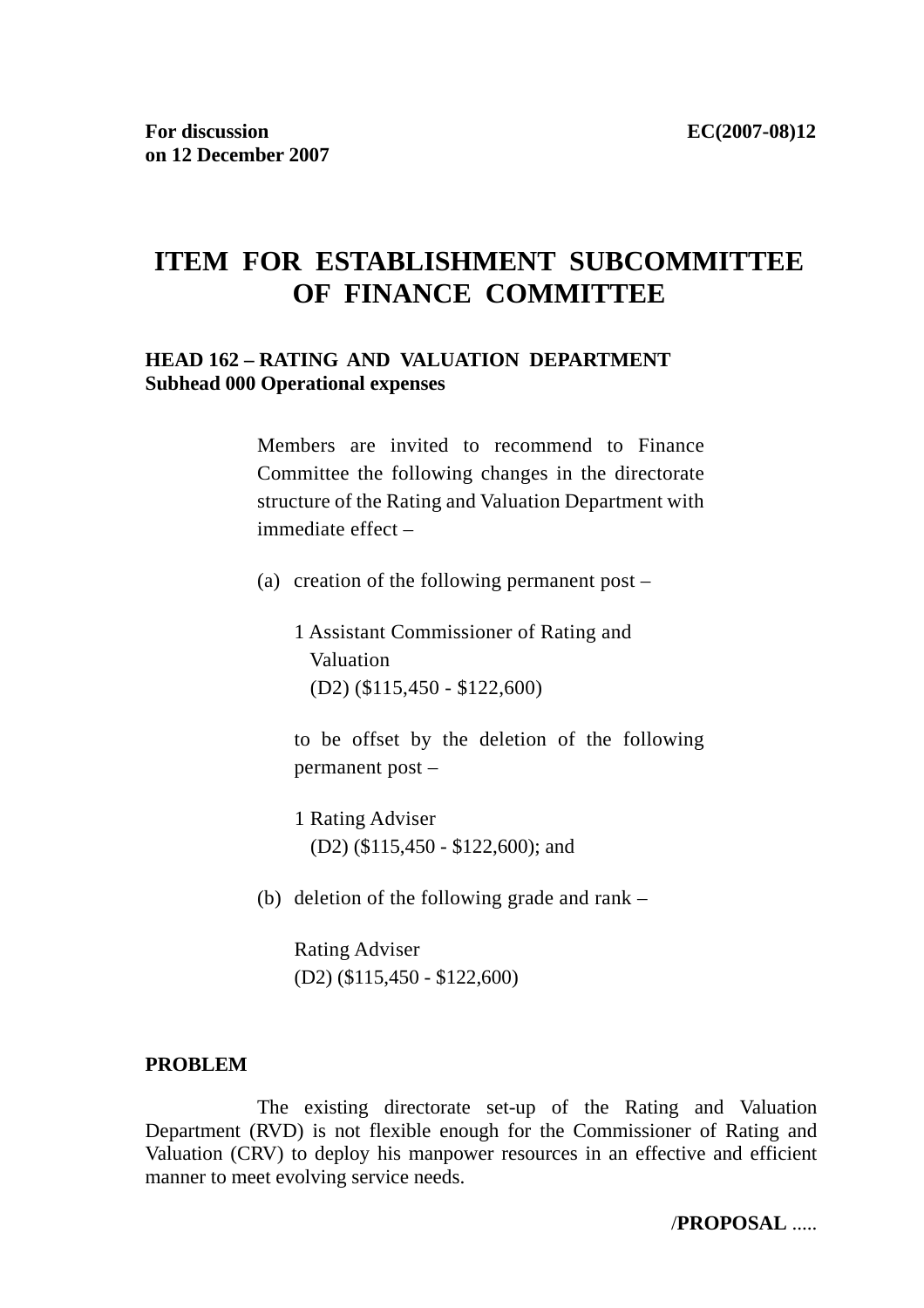# **PROPOSAL**

2. We propose to create one permanent Assistant Commissioner of Rating and Valuation (ACRV) (D2) post, to be offset by the deletion of the permanent Rating Adviser (RA) (D2) post, with immediate effect. As a consequential arrangement of this proposal, we also propose to delete the grade and rank of RA, which are no longer necessary operationally.

# **JUSTIFICATION**

# **The RA Post**

3. The existing RA is a one-rank specialist post created in 1979 to provide specialist advice to CRV on modern techniques and methods (notably the computer-assisted mass appraisal (CAMA) techniques) pertaining to the mass appraisal of properties for rating and other taxation purposes such as stamp duty and estate duty. For the large part of the past 28 years, this specialist post was filled by direct recruitment from the market since the required expertise was not available in-house within the Government. Over the years, the role of RA has been expanded gradually to include overseeing RVD's overall information technology (IT) development and the strategic direction of mass appraisal for the modernisation of valuation practice and business processes. The RA also supervises the General Revaluation (GR) exercise involving more than 2.3 million assessments each year. The expanded responsibilities of the RA post have become largely comparable to those of ACRVs. The main responsibilities of ACRVs are at Enclosure 1.

Encl. 1

# **The Re-grading Proposal - more flexibility with the same establishment**

4. As the RA grade has only one established post (i.e. the RA post being considered in this submission), there is very limited promotion prospect for the post holder. The arrangement has also constrained CRV's flexibility in manpower deployment, as the RA cannot be cross-posted to other mainstream professional positions held by Valuation Surveyor (VS) grade staff in RVD. The Public Service Commission has suggested that CRV should review the career structure of the RA post and consider if it is more appropriate to re-grade it to a mainstream VS grade post.

5. Without incurring any additional costs to RVD, the re-grading proposal can address the staff management and deployment problem mentioned in paragraph 4 above. It will also provide greater advancement opportunities for the VS grade which is the mainstream professional grade in RVD, while enhancing CRV's flexibility in planning the staff career development and succession policy of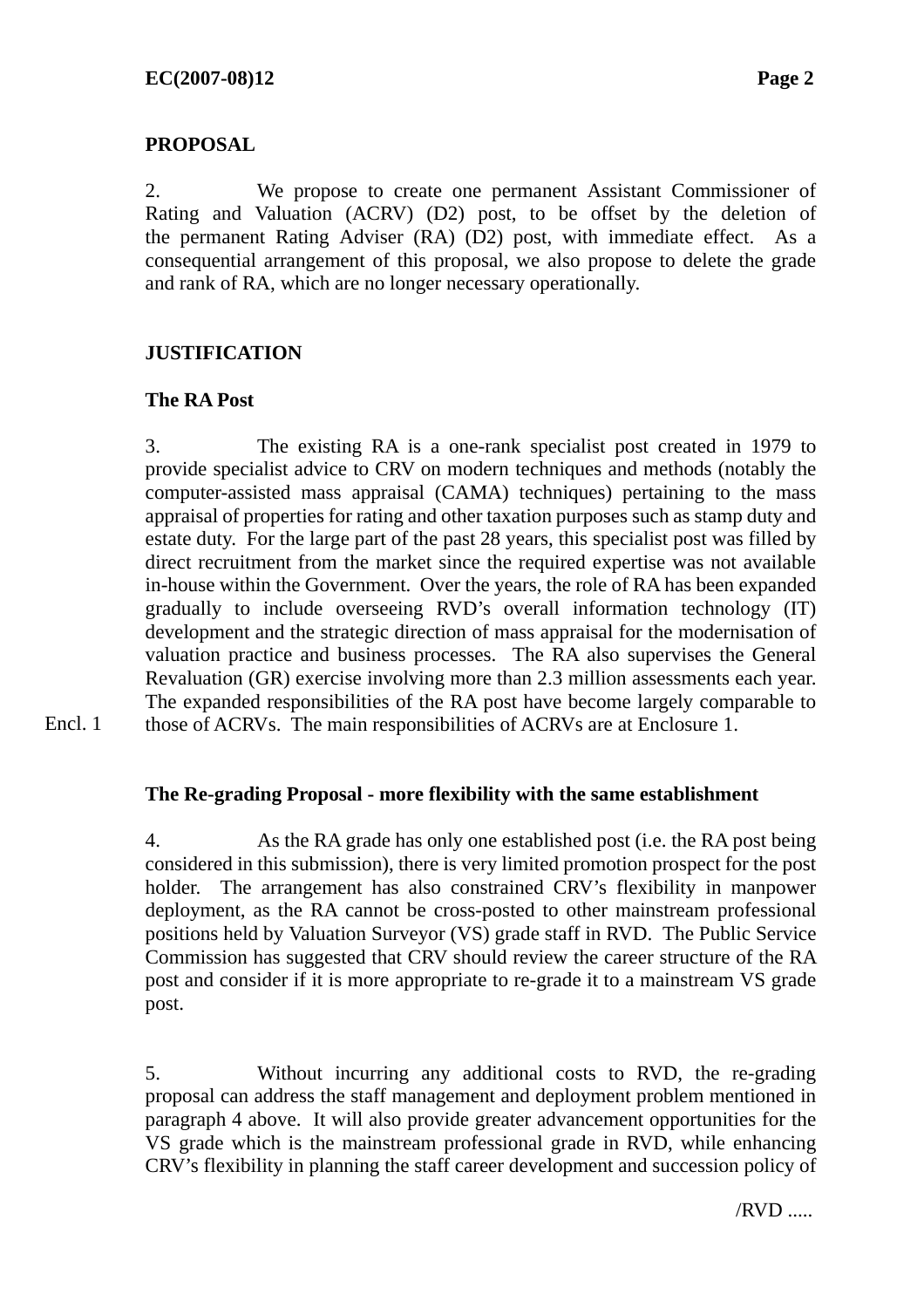RVD. Operationally, we do not expect that the change will create any major problem, as after over 20 years of application, the CAMA is now widely used within RVD for rating and other taxation purposes, and that professional VS staff in RVD are acquainted with the CAMA techniques to support RVD's core business in a strategic manner. In practical terms, the re-grading is viable as the entry requirement of RA is the same as that of the VS grade and its expanded duties fall within the grade's mainstream work.

### **Readiness of VS Grade Staff in Taking up the Specialist Post**

6. Given the availability of in-house expertise, we have tested the feasibility of the re-grading proposal before formalising the arrangement in the longer term. After the departure of the previous specialist post holder in 2004, a VS grade staff has been posted to fill the RA post. Since then, the VS grade staff has been able to perform the duties of the RA in a professional and effective manner. He has continued to steer the information systems strategy of the Department and oversee the development and operation of various geographical information systems and administrative systems. Besides, he has identified opportunities for greater use of IT with a view to enhancing the effectiveness of the valuation process and the overall efficiency of the Department. For example, he has taken forward the implementation of Phases 1 and 2 of the Integrated Property Database, introduction of electronic submission of various forms, bulk-billing service and Chinese demand notes, and implementation of Geographic Information System Valuation Modules, etc. He is also in charge of the annual GR exercise. In view of the encouraging results, we are therefore confident of formalising the deployment of VS grade staff to take up the specialist post.

7. The re-grading proposal will be implemented through the creation of one permanent ACRV post, to be offset by the deletion of the permanent RA post. Hence, RVD's current establishment in terms of the number of permanent directorate posts would remain unchanged.

8. Subject to the approval for this staffing proposal, the proposed post will be designated as Assistant Commissioner (Corporate and Technology Services) (AC(CTS)). The job description of the proposed AC(CTS) post and the proposed organisation chart of RVD are at Enclosures 2 and 3 respectively. Encls. 2 & 3

### **Alternatives Considered**

9. We have critically examined whether the existing directorate staff in RVD have spare capacity to absorb the duties of the RA post. The existing directorate staff are already fully occupied with their responsibilities in supervision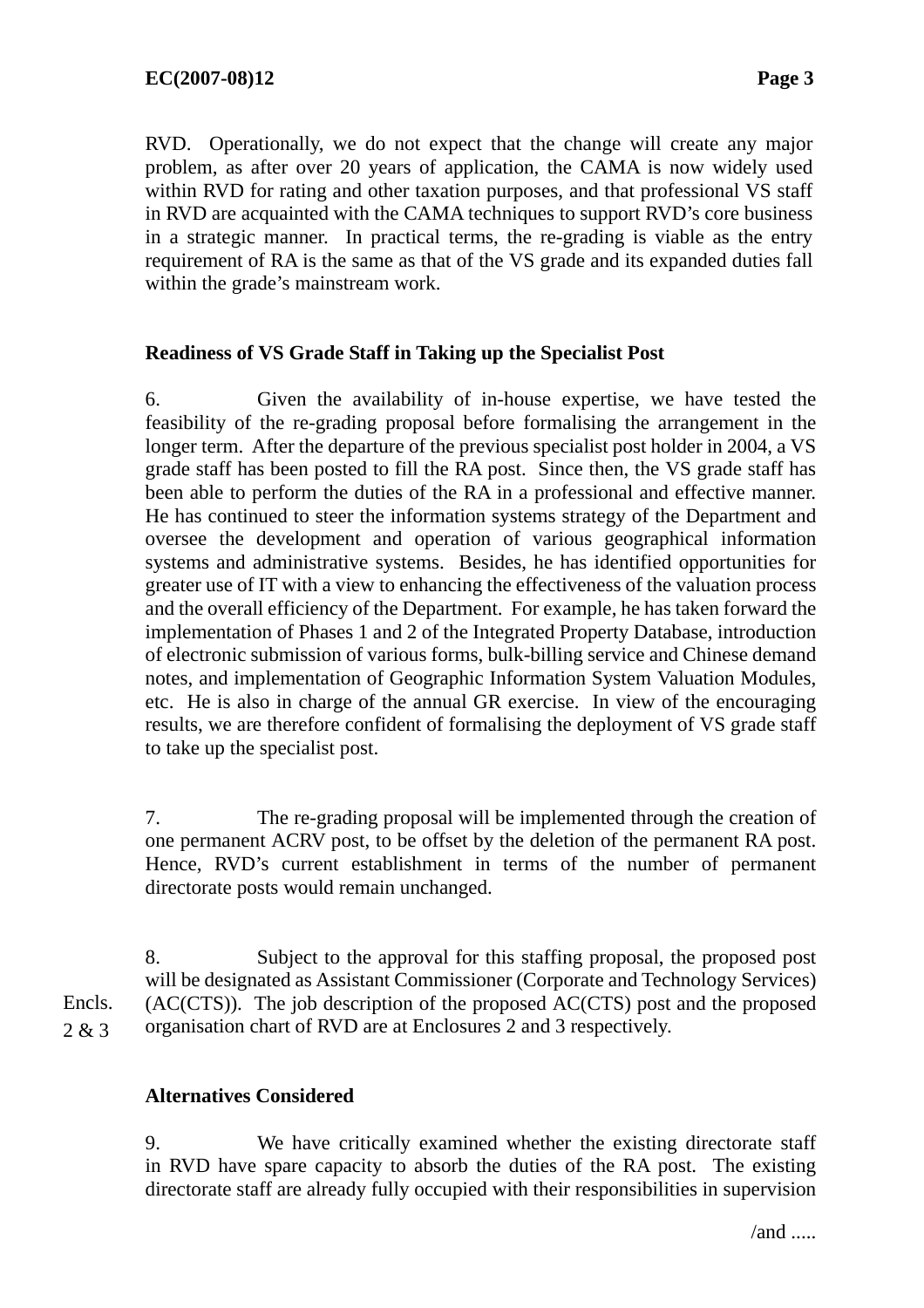and administration of various core functions of RVD such as rating and Government rent assessments, property tax and stamp duty valuations, and billing of rates and Government rent. They also assist CRV in formulating various policies, procedures and strategies. It is therefore not possible for them to take up the duties of the RA post without compromising the performance of their existing duties.

# **FINANCIAL IMPLICATIONS**

10. The current proposal is cost-neutral to the Government and will not carry additional financial implications.

# **PUBLIC CONSULTATION**

11. We consulted the Legislative Council Panel on Financial Affairs on 5 November 2007. Members indicated support for the proposal.

# **BACKGROUND**

12. The RA post was first created at D1 level on a supernumerary basis in July 1979 and subsequently upgraded to D2 level in December 1983 to reflect the wider scope and greater responsibilities of the post than originally envisaged. The post was retained on a permanent basis in January 1994 to meet the long-term operational need. During the period August 1996 – July 2001, the post was upgraded to D3 level on a supernumerary basis to cope with the new commitments arising from the implementation of RVD's Information Systems Strategy Plan, billing and collection of Government rent in accordance with the Government Rent (Assessment and Collection) Ordinance, conduct of the GR exercise on an annual basis, etc.

### **ESTABLISHMENT CHANGES**

13. The establishment changes in RVD for the last two years are as follows –

|                                | Number of posts                               |                              |                              |                              |
|--------------------------------|-----------------------------------------------|------------------------------|------------------------------|------------------------------|
| <b>Establishment</b><br>(Note) | <b>Existing</b><br>(as at<br>1 December 2007) | As at<br><b>1 April 2007</b> | As at<br><b>1 April 2006</b> | As at<br><b>1 April 2005</b> |
| A                              | 14#                                           | 14                           | 14                           | 14                           |
| B                              | 107                                           | 107                          | 107                          | 107                          |
| C                              | 726                                           | 726                          | 740                          | 743                          |
| <b>Total</b>                   | 847                                           | 847                          | 861                          | 864                          |

/Note .....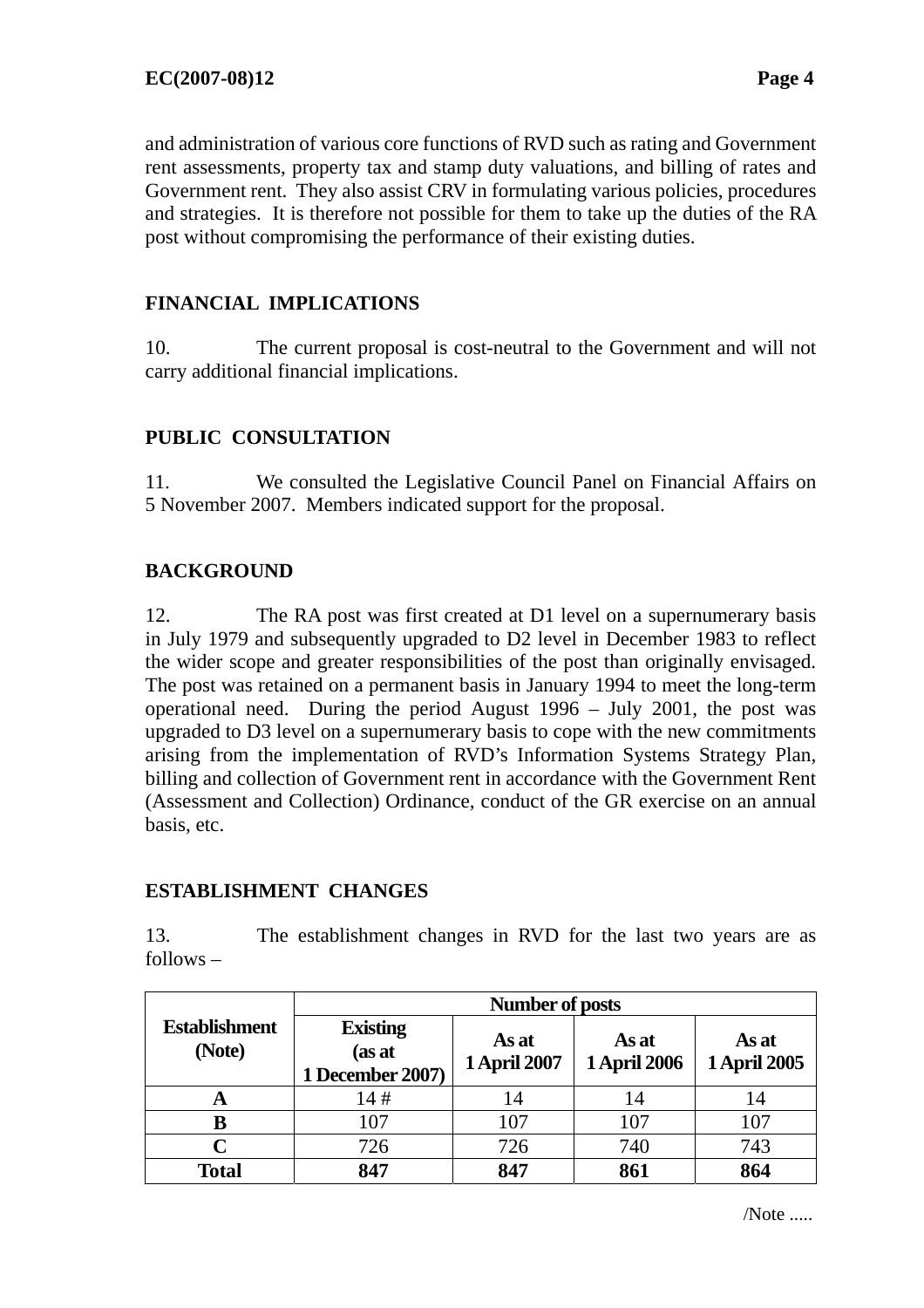Note :

- A ranks in the directorate pay scale or equivalent
- B non-directorate ranks the maximum pay point of which is above MPS point 33 or equivalent
- C non-directorate ranks the maximum pay point of which is at or below MPS point 33 or equivalent
- # As at 1 December 2007, there was no unfilled directorate post in RVD.

# **CIVIL SERVICE BUREAU COMMENTS**

14. The Civil Service Bureau supports the proposal as it would allow the Department more flexibility in manpower deployment. The grading and ranking of the proposed ACRV post is considered appropriate having regard to the level and scope of the responsibilities required.

## **ADVICE OF THE STANDING COMMITTEE ON DIRECTORATE SALARIES AND CONDITIONS OF SERVICE**

15. The Standing Committee on Directorate Salaries and Conditions of Service has advised that the grading proposed for the post would be appropriate if the proposals were to be implemented.

--------------------------------

Financial Services and the Treasury Bureau December 2007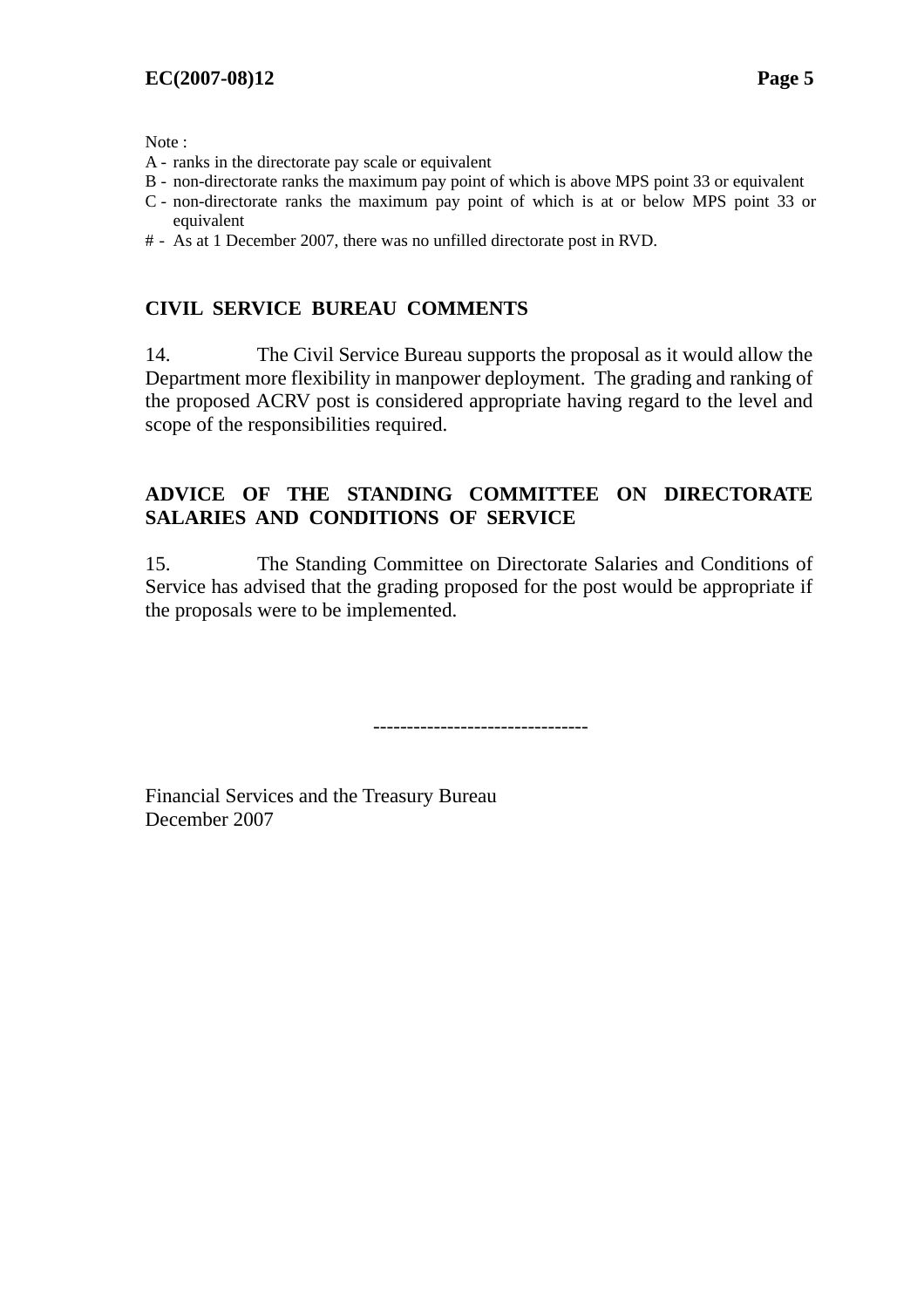# **Main Duties and Responsibilities of Assistant Commissioners of Rating and Valuation in the Rating and Valuation Department**

**Rank** : Assistant Commissioner of Rating and Valuation (D2)

**Responsible to** : Deputy Commissioner of Rating and Valuation

### **Main Duties and Responsibilities** –

### 1. **Overseeing and Administering Core Functions**

To oversee and administer various core functions of the Department, including rating and Government rent assessments, general revaluation, landlord and tenant matters, property tax and stamp duty valuations, billing and collection of rates and Government rent, building numbering and enforcement actions.

#### 2. **Policy Review and Formulation**

To carry out management reviews on policies, procedures and legislative measures under respective ordinances; and formulate and review operational policies and strategies of the Department for improvement and development.

### 3. **Managing Customer Service**

To formulate and implement strategies to manage customer relationships; and develop and promote a customer service culture in the Department.

### 4. **Managing Human Resources and Administration**

To oversee and manage human and financial resources; supervise divisional management; and formulate strategies on staff training, deployment and development.

---------------------------------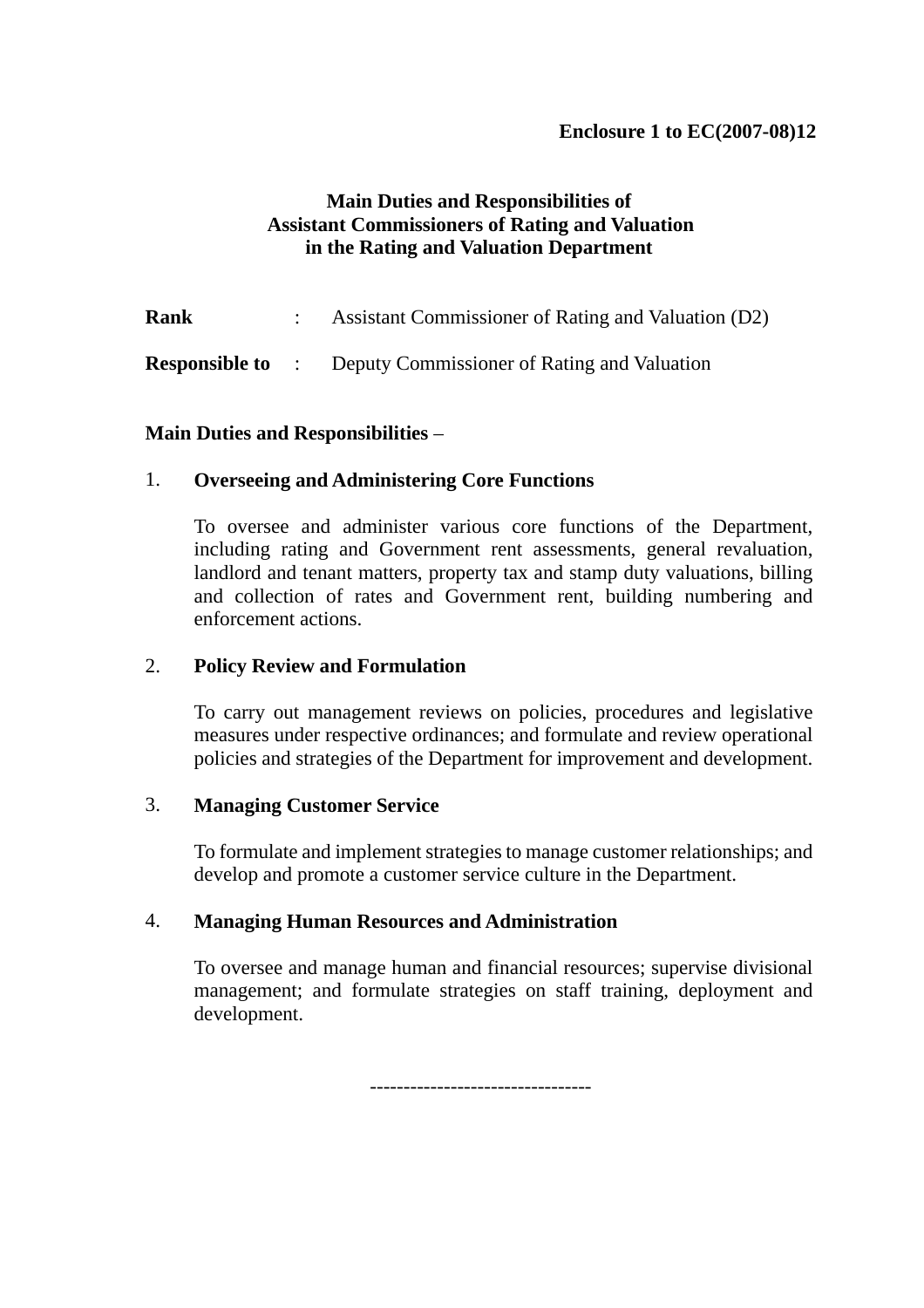# **Proposed Job Description Assistant Commissioner of Rating and Valuation (Corporate and Technology Services)**

**Rank** : Assistant Commissioner of Rating and Valuation (D2)

**Responsible to** : Deputy Commissioner of Rating and Valuation

# **Main Duties and Responsibilities** –

# 1. **Providing Advice on Strategic Direction of the Department**

 To advise the Commissioner of Rating and Valuation (CRV) on the Department's business strategy; promote and sustain innovation in core business practices; provide direction on long-term objectives; define strategies to improve productivity and work quality through information technology (IT) and otherwise; and identify and develop new services and their delivery, including e-billing.

### 2. **Providing Advice on the Application of Automated Valuation Systems**

 To advise CRV on the development and introduction of modern automated valuation systems and computer-assisted mass appraisal (CAMA), and on the development of network with overseas counterparts and professional bodies to keep up with new developments in applications of CAMA, geographical information systems and other automated valuation systems.

### 3. **Steering Strategic Computer and Systems Development**

 To oversee the strategic direction of computer and systems development to support the long-term business needs of the Department in accordance with the e-government vision and to enhance the provision of valuation and property information.

/4. .....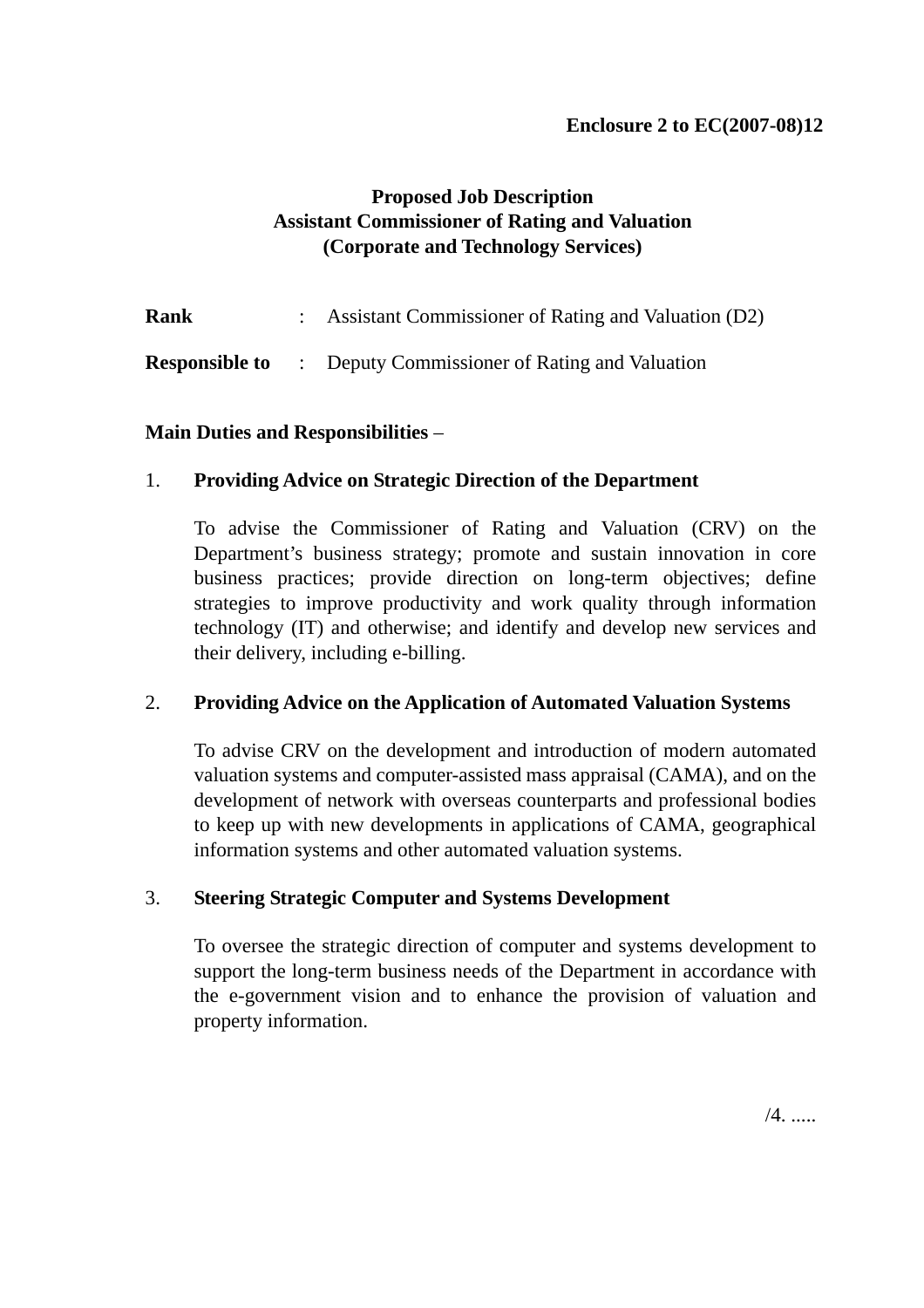#### 4. **Overseeing the General Revaluation (GR) exercise**

 To oversee the annual GR exercise and the responsibilities of the GR Division; initiate further automation of the GR exercise through computer application and more frequent updating of valuation patterns; and introduce further mass appraisal initiatives and techniques to enhance the long-term accuracy and consistency of the GR.

# 5. **Developing Knowledge Management and Training In-house IT Expertise**

 To develop structured training programmes and strategies to ensure the continuous updating of knowledge and to keep staff in step with and optimise the benefits available from on-going development in the application of IT to mass appraisal valuation methods; and ensure that such knowledge is sufficient within the Department to meet current and future business requirements at all times.

--------------------------------